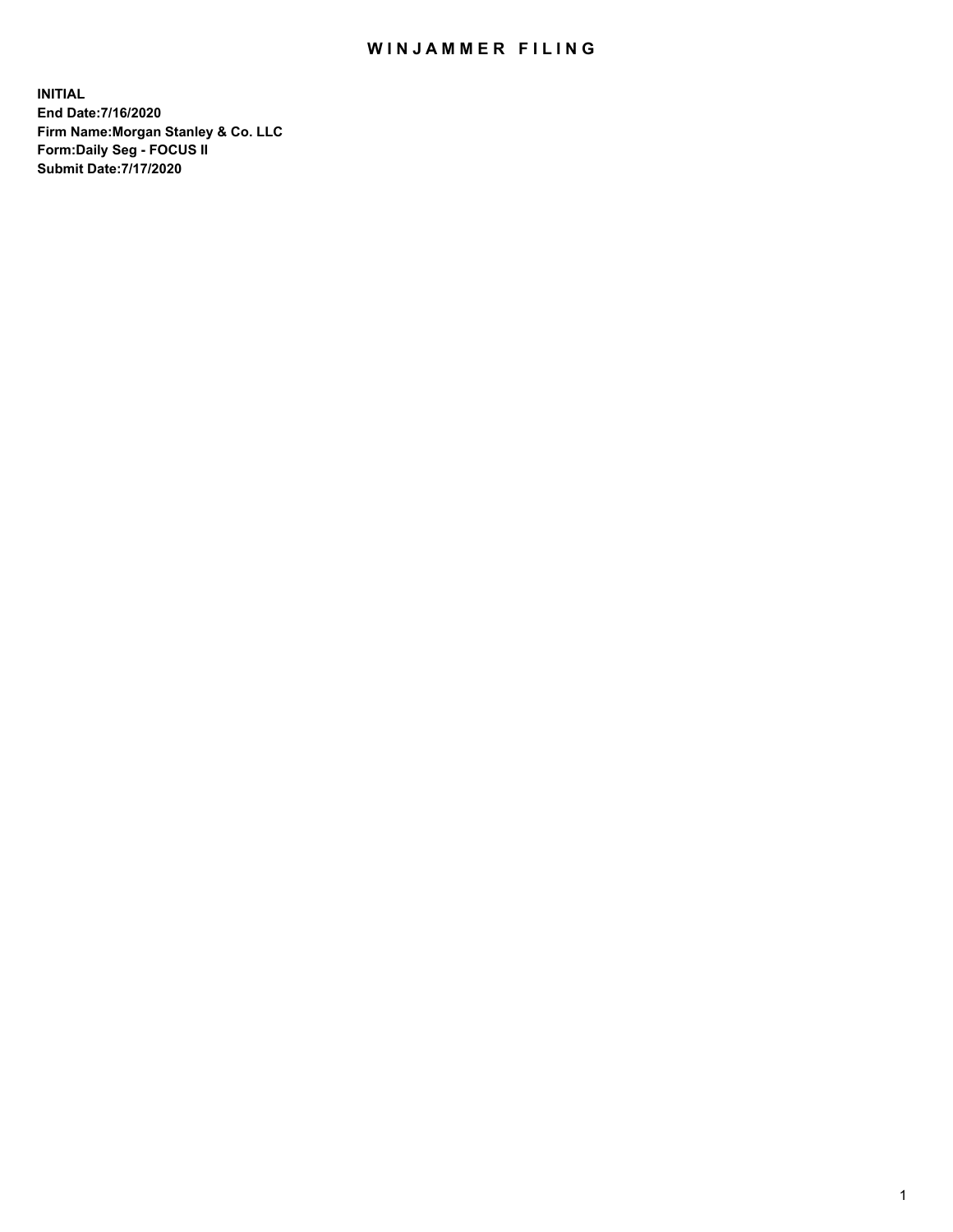**INITIAL End Date:7/16/2020 Firm Name:Morgan Stanley & Co. LLC Form:Daily Seg - FOCUS II Submit Date:7/17/2020 Daily Segregation - Cover Page**

| Name of Company                                                                                                                                                                                                                                                                                                                | Morgan Stanley & Co. LLC                                    |
|--------------------------------------------------------------------------------------------------------------------------------------------------------------------------------------------------------------------------------------------------------------------------------------------------------------------------------|-------------------------------------------------------------|
| <b>Contact Name</b>                                                                                                                                                                                                                                                                                                            | <b>Ikram Shah</b>                                           |
| <b>Contact Phone Number</b>                                                                                                                                                                                                                                                                                                    | 212-276-0963                                                |
| <b>Contact Email Address</b>                                                                                                                                                                                                                                                                                                   | lkram.shah@morganstanley.com                                |
| FCM's Customer Segregated Funds Residual Interest Target (choose one):<br>a. Minimum dollar amount: ; or<br>b. Minimum percentage of customer segregated funds required:% ; or<br>c. Dollar amount range between: and; or<br>d. Percentage range of customer segregated funds required between:% and%.                         | 235,000,000<br><u>0</u><br>0 <sup>0</sup><br>00             |
| FCM's Customer Secured Amount Funds Residual Interest Target (choose one):<br>a. Minimum dollar amount: ; or<br>b. Minimum percentage of customer secured funds required:%; or<br>c. Dollar amount range between: and; or<br>d. Percentage range of customer secured funds required between: % and %.                          | 140,000,000<br><u>0</u><br>0 <sub>0</sub><br>0 <sub>0</sub> |
| FCM's Cleared Swaps Customer Collateral Residual Interest Target (choose one):<br>a. Minimum dollar amount: ; or<br>b. Minimum percentage of cleared swaps customer collateral required:% ; or<br>c. Dollar amount range between: and; or<br>d. Percentage range of cleared swaps customer collateral required between:% and%. | 92,000,000<br><u>0</u><br><u>00</u><br>00                   |

Attach supporting documents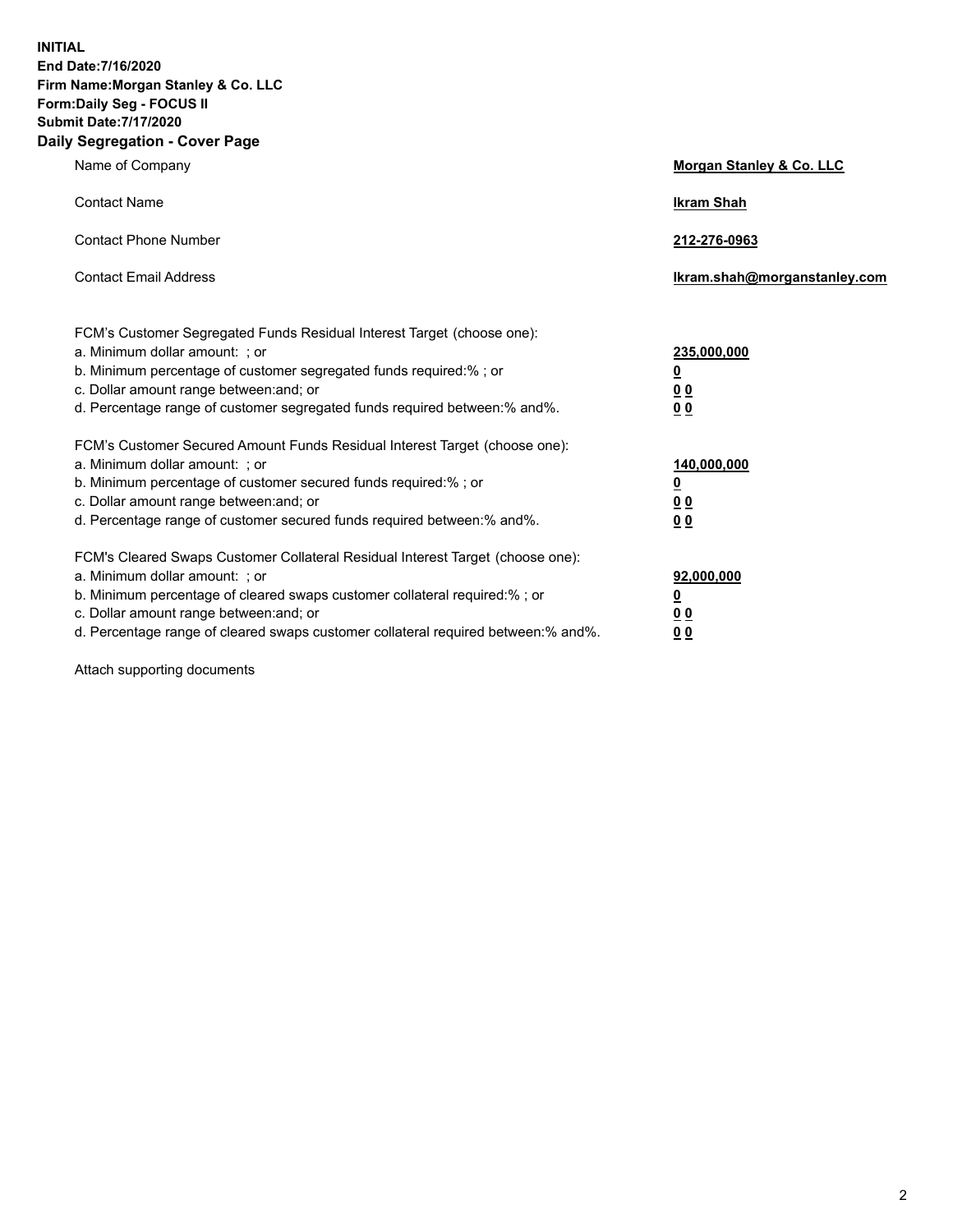## **INITIAL End Date:7/16/2020 Firm Name:Morgan Stanley & Co. LLC Form:Daily Seg - FOCUS II Submit Date:7/17/2020 Daily Segregation - Secured Amounts** Foreign Futures and Foreign Options Secured Amounts Amount required to be set aside pursuant to law, rule or regulation of a foreign government or a rule of a self-regulatory organization authorized thereunder 1. Net ledger balance - Foreign Futures and Foreign Option Trading - All Customers A. Cash **4,146,537,524** [7315] B. Securities (at market) **3,078,347,201** [7317] 2. Net unrealized profit (loss) in open futures contracts traded on a foreign board of trade **431,029,522** [7325] 3. Exchange traded options a. Market value of open option contracts purchased on a foreign board of trade **7,653,899** [7335] b. Market value of open contracts granted (sold) on a foreign board of trade **-15,030,878** [7337] 4. Net equity (deficit) (add lines 1. 2. and 3.) **7,648,537,268** [7345] 5. Account liquidating to a deficit and account with a debit balances - gross amount **66,063,765** [7351] Less: amount offset by customer owned securities **-65,035,377** [7352] **1,028,388**

- 6. Amount required to be set aside as the secured amount Net Liquidating Equity Method (add lines 4 and 5)
- 7. Greater of amount required to be set aside pursuant to foreign jurisdiction (above) or line 6.

## FUNDS DEPOSITED IN SEPARATE REGULATION 30.7 ACCOUNTS

- 1. Cash in banks
	- A. Banks located in the United States **549,206,826** [7500]
	- B. Other banks qualified under Regulation 30.7 **702,008,761** [7520] **1,251,215,587**
- 2. Securities
	- A. In safekeeping with banks located in the United States **382,186,847** [7540]
	- B. In safekeeping with other banks qualified under Regulation 30.7 **0** [7560] **382,186,847** [7570]
- 3. Equities with registered futures commission merchants
	-
	- B. Securities **0** [7590]
	- C. Unrealized gain (loss) on open futures contracts **2,415,780** [7600]
	- D. Value of long option contracts **0** [7610]
- E. Value of short option contracts **0** [7615] **18,251,495** [7620]
- 4. Amounts held by clearing organizations of foreign boards of trade
	- A. Cash **0** [7640]
	- B. Securities **0** [7650]
	- C. Amount due to (from) clearing organization daily variation **0** [7660]
	- D. Value of long option contracts **0** [7670]
	- E. Value of short option contracts **0** [7675] **0** [7680]
- 5. Amounts held by members of foreign boards of trade
	-
	-
	- C. Unrealized gain (loss) on open futures contracts **428,613,742** [7720]
	- D. Value of long option contracts **7,653,899** [7730]
	- E. Value of short option contracts **-15,030,878** [7735] **6,213,306,182**
- 6. Amounts with other depositories designated by a foreign board of trade **0** [7760]
- 7. Segregated funds on hand **0** [7765]
- 8. Total funds in separate section 30.7 accounts **7,864,960,111** [7770]
- 9. Excess (deficiency) Set Aside for Secured Amount (subtract line 7 Secured Statement Page 1 from Line 8)
- 10. Management Target Amount for Excess funds in separate section 30.7 accounts **140,000,000** [7780]
- 11. Excess (deficiency) funds in separate 30.7 accounts over (under) Management Target **75,394,455** [7785]

**0** [7305]

[7354] **7,649,565,656** [7355]

**7,649,565,656** [7360]

[7530]

A. Cash **15,835,715** [7580]

 A. Cash **3,095,909,065** [7700] B. Securities **2,696,160,354** [7710] [7740] **215,394,455** [7380]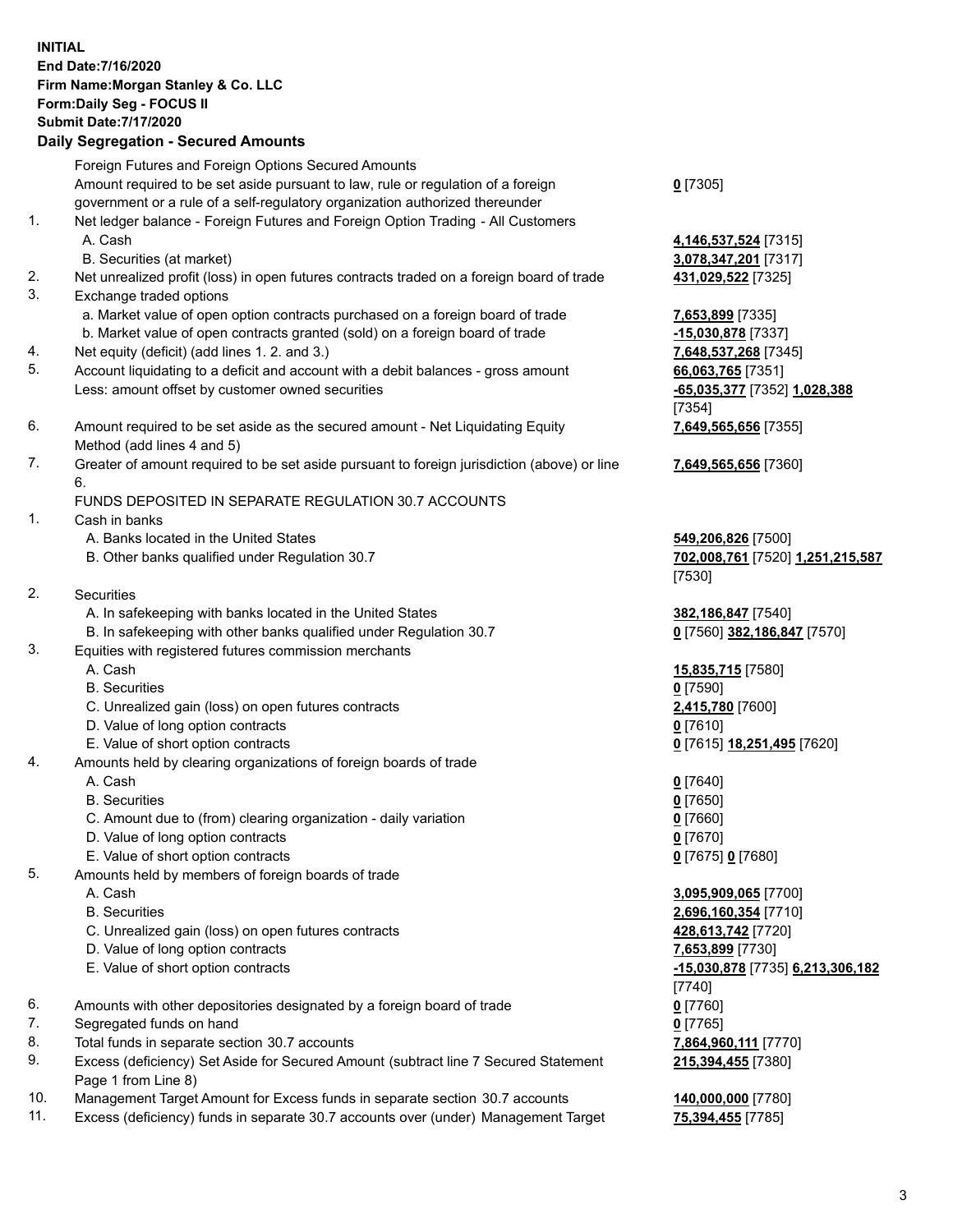**INITIAL End Date:7/16/2020 Firm Name:Morgan Stanley & Co. LLC Form:Daily Seg - FOCUS II Submit Date:7/17/2020 Daily Segregation - Segregation Statement** SEGREGATION REQUIREMENTS(Section 4d(2) of the CEAct) 1. Net ledger balance A. Cash **14,590,882,864** [7010] B. Securities (at market) **8,114,660,870** [7020] 2. Net unrealized profit (loss) in open futures contracts traded on a contract market **2,425,772,853** [7030] 3. Exchange traded options A. Add market value of open option contracts purchased on a contract market **479,230,440** [7032] B. Deduct market value of open option contracts granted (sold) on a contract market **-351,904,886** [7033] 4. Net equity (deficit) (add lines 1, 2 and 3) **25,258,642,141** [7040] 5. Accounts liquidating to a deficit and accounts with debit balances - gross amount **245,483,283** [7045] Less: amount offset by customer securities **-242,432,728** [7047] **3,050,555** [7050] 6. Amount required to be segregated (add lines 4 and 5) **25,261,692,696** [7060] FUNDS IN SEGREGATED ACCOUNTS 7. Deposited in segregated funds bank accounts A. Cash **4,038,759,339** [7070] B. Securities representing investments of customers' funds (at market) **0** [7080] C. Securities held for particular customers or option customers in lieu of cash (at market) **987,305,770** [7090] 8. Margins on deposit with derivatives clearing organizations of contract markets A. Cash **13,394,756,358** [7100] B. Securities representing investments of customers' funds (at market) **0** [7110] C. Securities held for particular customers or option customers in lieu of cash (at market) **7,127,355,100** [7120] 9. Net settlement from (to) derivatives clearing organizations of contract markets **-44,397,486** [7130] 10. Exchange traded options A. Value of open long option contracts **479,230,440** [7132] B. Value of open short option contracts **and the set of our original contracts -351,904,886** [7133] 11. Net equities with other FCMs A. Net liquidating equity **17,350,307** [7140] B. Securities representing investments of customers' funds (at market) **0** [7160] C. Securities held for particular customers or option customers in lieu of cash (at market) **0** [7170] 12. Segregated funds on hand **0** [7150] 13. Total amount in segregation (add lines 7 through 12) **25,648,454,942** [7180] 14. Excess (deficiency) funds in segregation (subtract line 6 from line 13) **386,762,246** [7190] 15. Management Target Amount for Excess funds in segregation **235,000,000** [7194]

16. Excess (deficiency) funds in segregation over (under) Management Target Amount Excess

**151,762,246** [7198]